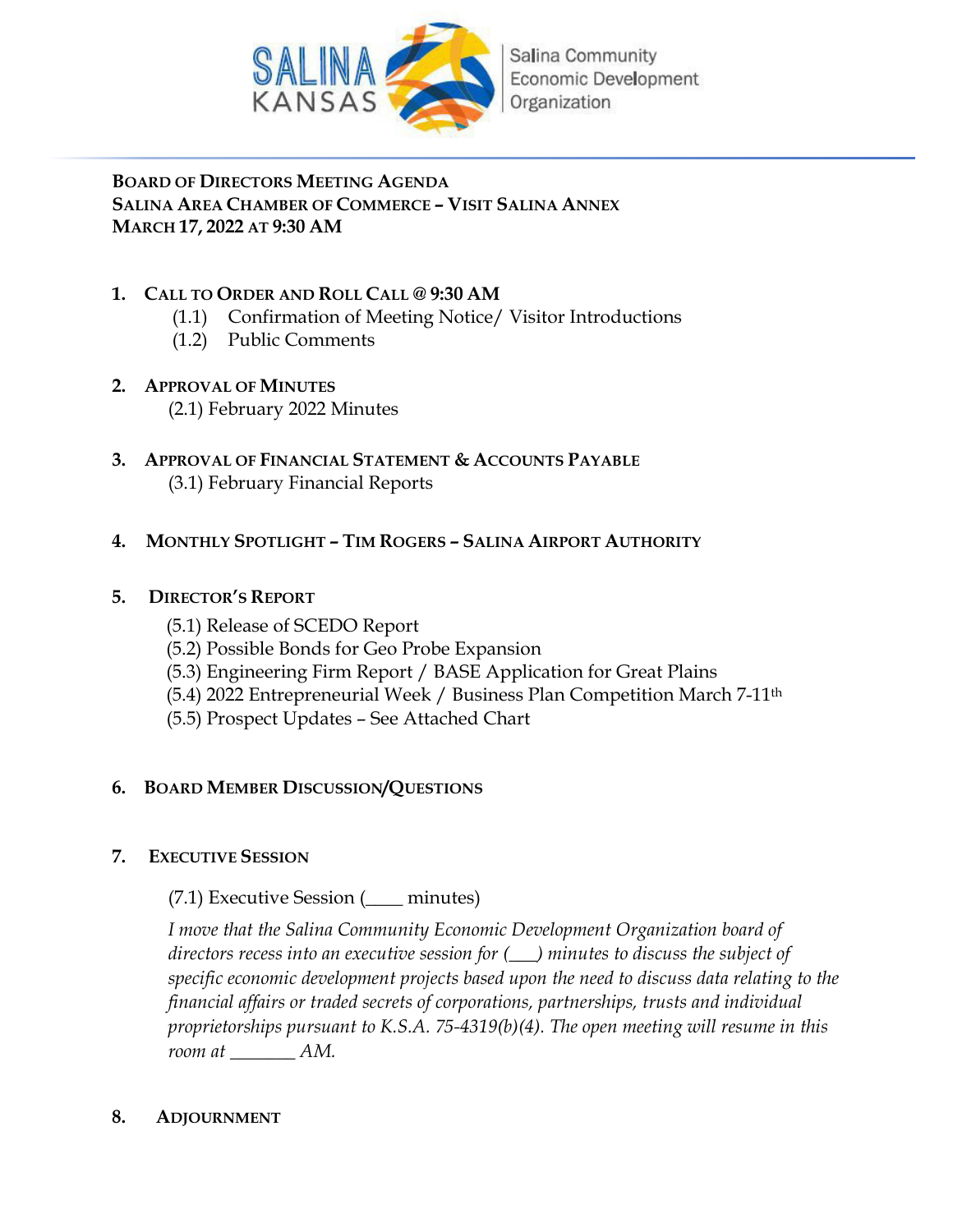

#### **CITY OF SALINA, KANSAS REGULAR MEETING OF THE SALINA COMMUNITY ECONOMIC DEVELOPMENT ORGANIZATION, INC. February 17, 2022** Via in person and Zoom Link

#### **CALL TO ORDER AND ROLL CALL**

The Regular Meeting of the Salina Community Economic Development Organization, Inc. was called to order at 9:30 AM by Paula Fried, Board President. Fried introduced the new board members Daran Neuschafer and Rob Exline and the new City Commission liaison, Commissioner Bill Longbine.

(1.1) Confirmation of Meeting Notice Robinson confirmed that the meeting notice was made public via email, news release, and social media.

Those present and comprising a quorum: In person: Zoom (Z): Jim Maes Daran Neuschafer Lloyd Davidson Pete Brungardt Paula Fried Rob Exline Max Wellbrock-Talley Brian Richardson Frank Hampton

Also present:

Mitch Robinson, Salina Community Economic Dev. Organization, Executive Director Robin VanAtta, Salina Community Economic Dev. Organization Administrative Assistant Tim Rogers, Executive Director, Salina Airport Authority Jim Weese, County Commissioner, Saline County Mike Schrage, City Manager, City of Salina Renee Duxler, Economic & Workforce Development, Salina Chamber of Commerce Melissa Bixby, Commercial and Mortgage Lender, Central National Bank (Z) Phillip Smith-Hanes, County Administrator, Saline County Eric Brown, President, Salina Area Chamber of Commerce

(1.2) Public Comment No Public Comment

#### **APPROVAL OF MINUTES**

(2.1) Moved by Brungardt, seconded by Maes to approve the January 20, 2022 minutes Aye: (9). Nay: (0). Motion carried.

#### **APPROVAL OF FINANCIAL STATEMENT AND ACCOUNTS PAYABLE**

(3.1) January Financial Reports Moved by Wellbrock-Talley, seconded by Hampton to approve the January 2022 financial reports. Aye: (9). Nay: (0). Motion carried.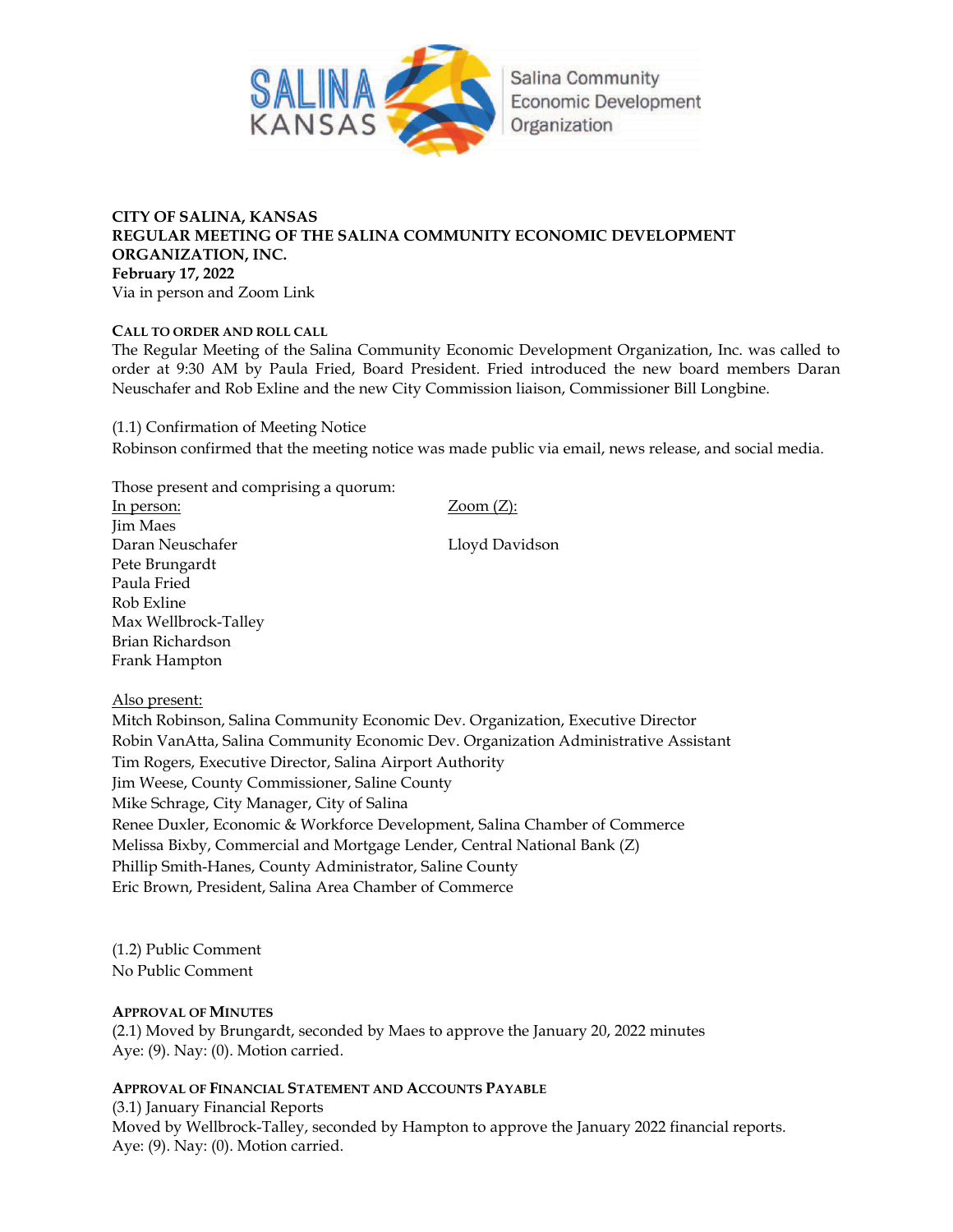#### **DIRECTOR'S REPORT**

#### (4.1) REPCO Update

2 nd Public Hearing at the City Commission meeting on 2/14/2022. Additional paperwork and bond work are the next steps to move this project forward.

#### (4.2) Housing Update

Mike Schrage, City Manager updated the board regarding several housing development projects.

#### (4.3) Engineering Firm Report

The EDO has contracted with TranSystem to consult on moving 2 rail lines north of Great Plains Manufacturing so that business expansion can access a 67-acre tract of land owned by the City of Salina. UP Railroad would have to relocate those lines to other UP property near the area.

Kansas Department of Commerce is opening the BASE (Building a Strong Economy) matching funds grant program to address economic development opportunities throughout the state. Each "applicant" can submit a maximum of three applications. The City of Salina plans to submit 3 applications for open housing development projects. The EDO has been asked to facilitate a BASE grant application to obtain funds to move the UP rail lines. The City of Salina would endorse the matching grant funds.

Moved by Brungardt, seconded by Hampton to approve the EDO staff to prepare and submit a BASE Program grant application to be endorsed by the City of Salina and include a 25% match from the City of Salina. Aye: (9). Nay: (0). Motion carried.

#### (4.4) 2022 Entrepreneurial Week / Business Plan Competition March 7-11th

Robinson reviewed the final schedule of events. Prize amounts to be awarded: 1st Prize - \$8,000; 2nd Prize - \$5,000; and 3rd Prize - \$3,000. Application deadline is Friday, March 4th and the 10 finalists moving on to the pitch competition will be notified on March 7<sup>th</sup>.

#### (4.5) Update on SCEDO Report

The 3-year funding cycle report is in the final stages of approval and will be sent to the printer. Paula Fried worked closely with Michael Freeland, Mr. Freeland Design, to design and finalize the report.

#### (4.6) Prospect Updates

Robinson reviewed the Prospect Table that was included in the board packet. Tim Rogers, Salina Airport Authority Executive Director, gave an update on a project that is in the works for one of the vacant hangars.

#### **ADJOURNMENT**

Moved by Brungardt, seconded by Maes, to adjourn the meeting at 10:37 AM. Aye: (9). Nay: (0). Motion carried.

 $\overline{\phantom{a}}$  , and the state of the state of the state of the state of the state of the state of the state of the state of the state of the state of the state of the state of the state of the state of the state of the stat

Paula Fried, Incoming Board President

ATTEST:

 $\overline{\phantom{a}}$  , and the contract of the contract of the contract of the contract of the contract of the contract of the contract of the contract of the contract of the contract of the contract of the contract of the contrac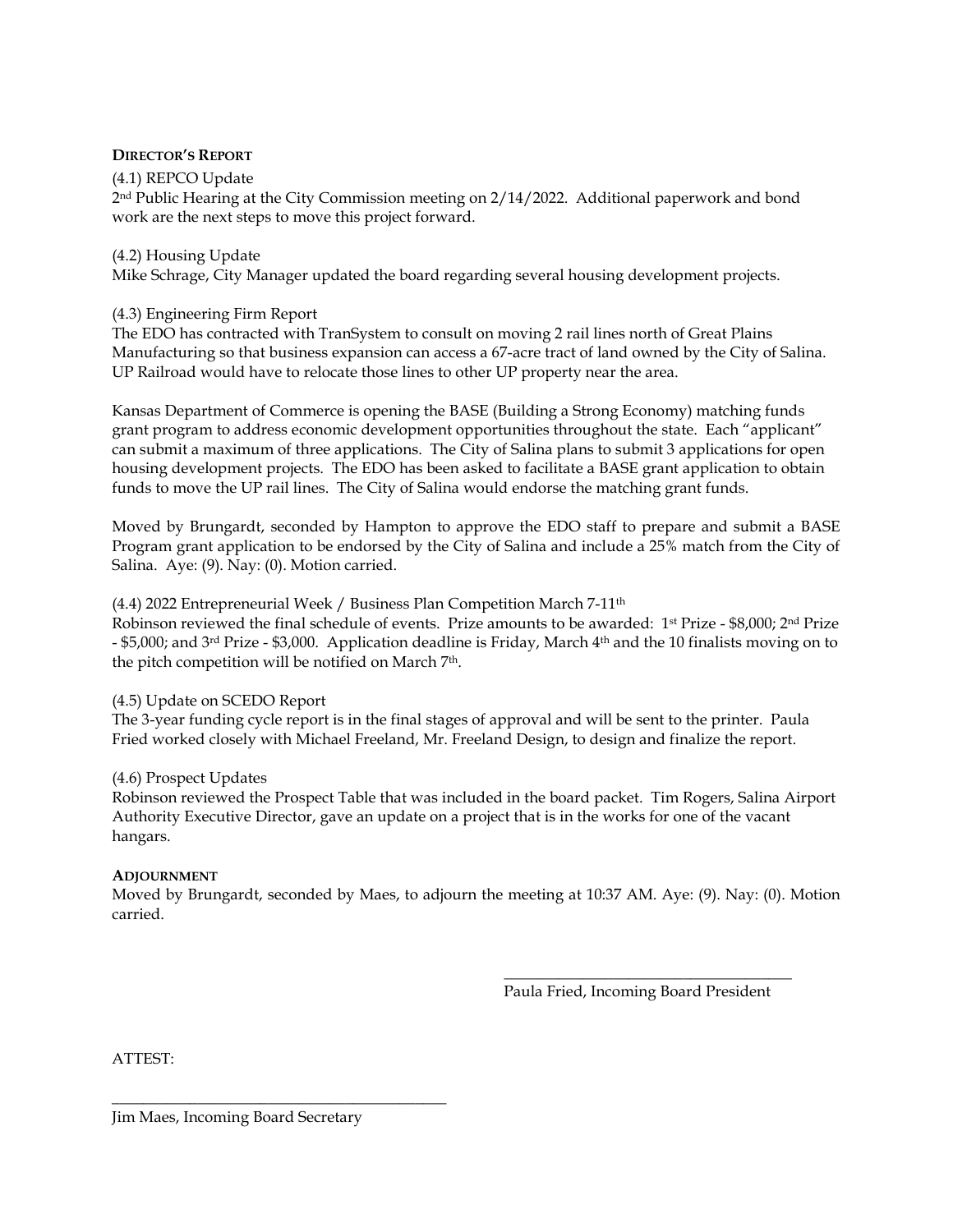|                                           | Feb 28, 22  |
|-------------------------------------------|-------------|
| ASSETS                                    |             |
| <b>Current Assets</b>                     |             |
| <b>Checking/Savings</b>                   |             |
| <b>First Bank Kansas-Sweep Acct</b>       | 117,796.53  |
| <b>First Bank Kansas</b>                  | 74,247.95   |
| <b>Total Checking/Savings</b>             | 192,044.48  |
| <b>Other Current Assets</b>               |             |
| <b>Prepaid Health Insurance</b>           | $-3,252.19$ |
| <b>Total Other Current Assets</b>         | $-3,252.19$ |
| <b>Total Current Assets</b>               | 188,792.29  |
| <b>Fixed Assets</b>                       |             |
| <b>Furniture and Equipment</b>            |             |
| <b>Accumulated Depreciation - F&amp;E</b> | -6,363.52   |
| <b>Furniture and Equipment - Other</b>    | 6,145.49    |
| <b>Total Furniture and Equipment</b>      | $-218.03$   |
| <b>Total Fixed Assets</b>                 | $-218.03$   |
| TOTAL ASSETS                              | 188,574.26  |
|                                           |             |
| <b>LIABILITIES &amp; EQUITY</b>           |             |
| Liabilities                               |             |
| <b>Current Liabilities</b>                |             |
| <b>Accounts Payable</b>                   |             |
| <b>Accounts Payable</b>                   | -64.71      |
| <b>Total Accounts Payable</b>             | $-64.71$    |
| <b>Credit Cards</b>                       |             |
| VISA - First Bank Kansas                  | 266.22      |
| <b>Total Credit Cards</b>                 | 266.22      |
| <b>Other Current Liabilities</b>          |             |
| <b>Payroll Liabilities</b>                |             |
| <b>FICA Taxes</b>                         | -358.26     |
| <b>Medicare Taxes</b>                     | 479.64      |
| <b>Federal W/H Taxes</b>                  | 3,114.94    |
| <b>State W/H Taxes</b>                    | 26.45       |
| <b>State Unemployment Taxes</b>           | $-395.00$   |
| <b>Total Payroll Liabilities</b>          | 2,867.77    |
| <b>Total Other Current Liabilities</b>    | 2,867.77    |
| <b>Total Current Liabilities</b>          | 3,069.28    |
| <b>Total Liabilities</b>                  | 3,069.28    |
|                                           |             |
| Equity                                    |             |
| <b>Net Assets w/ Donor Restriction</b>    | 20,000.00   |
| <b>Retained Earnings</b>                  | 199,273.98  |
| <b>Net Income</b>                         | -33,769.00  |
| <b>Total Equity</b>                       | 185,504.98  |
| TOTAL LIABILITIES & EQUITY                | 188,574.26  |
|                                           |             |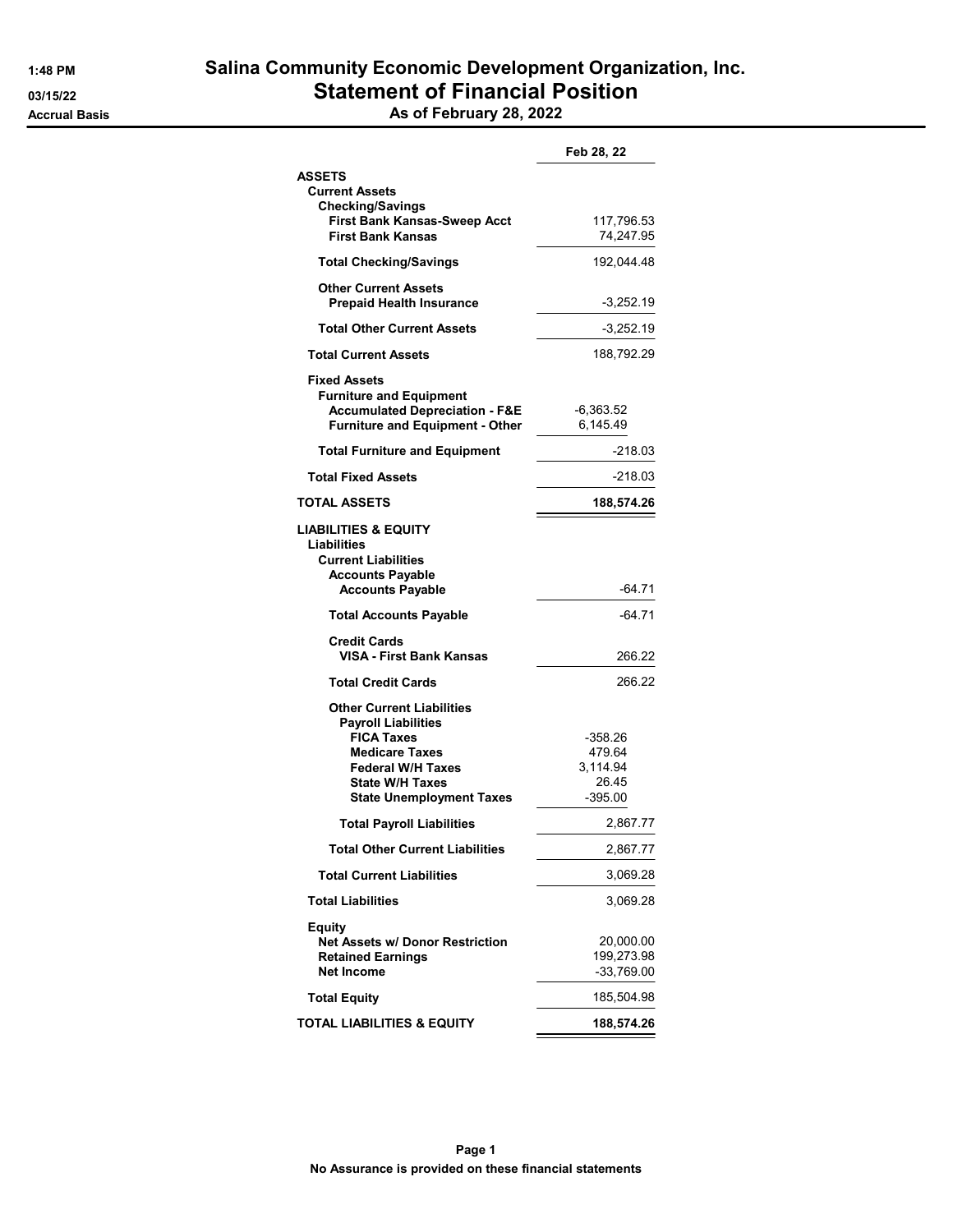## 1:54 PM Salina Community Economic Development Organization, Inc. 03/15/22 Statement of Activities w/Prev Year Comparison Accrual Basis **Accrual Basis Accrual Basis January through February 2022**

|                                                          | Jan - Feb 22         | Jan - Feb 21       | % Change             |
|----------------------------------------------------------|----------------------|--------------------|----------------------|
| <b>Ordinary Income/Expense</b>                           |                      |                    |                      |
| Income<br><b>Investments</b>                             |                      |                    |                      |
| Interest-Savings, Short-term CD                          | 66.91                | 117.27             | -42.9%               |
| <b>Total Investments</b>                                 | 66.91                | 117.27             | -42.9%               |
| <b>Member Contributions</b>                              | 21,250.00            | 72,750.00          | $-70.8%$             |
| <b>Total Income</b>                                      | 21,316.91            | 72,867.27          | $-70.8%$             |
| <b>Gross Profit</b>                                      | 21,316.91            | 72,867.27          | $-70.8%$             |
| <b>Expense</b>                                           |                      |                    |                      |
| <b>Business Expenses</b>                                 |                      |                    |                      |
| <b>Memberships</b>                                       | 300.00               | 0.00               | 100.0%               |
| <b>Marketing Events</b>                                  | 549.77               | 0.00               | 100.0%               |
| <b>Miscellaneous Expense</b>                             | 0.00                 | 40.00              | $-100.0\%$           |
| <b>Total Business Expenses</b>                           | 849.77               | 40.00              | 2,024.4%             |
| <b>Contract Services</b>                                 |                      |                    |                      |
| <b>Accounting Fees</b>                                   | 784.63               | 956.28             | $-18.0%$             |
| <b>Outside Contract Services</b>                         | 7,475.11             | 0.00               | 100.0%               |
| <b>Total Contract Services</b>                           | 8,259.74             | 956.28             | 763.7%               |
| <b>Operations</b>                                        |                      |                    |                      |
| <b>StartUp Salina Expenses</b>                           | 84.05                | 0.00               | 100.0%               |
| <b>Dues &amp; Subscriptions</b>                          | 195.00               | 699.00             | $-72.1%$             |
| <b>Advertising/Promotion</b>                             | 3,449.36             | 8,173.40           | -57.8%               |
| Books, Subscriptions, Refere                             | 3,289.09             | 3,182.70           | 3.3%                 |
| <b>Printing and Copying</b>                              | 0.00                 | 7.04               | $-100.0\%$           |
| <b>Supplies</b>                                          | 631.50<br>509.90     | 70.84<br>475.72    | 791.5%<br>7.2%       |
| Telephone, Telecommunicati                               |                      |                    |                      |
| <b>Total Operations</b>                                  | 8,158.90             | 12,608.70          | $-35.3%$             |
| <b>Other Types of Expenses</b>                           |                      |                    |                      |
| Depreciation                                             | 68.16                | 250.52             | -72.8%               |
| Insurance - Liability, D and O<br><b>Other Costs</b>     | 343.50<br>0.00       | 351.50<br>13.56    | $-2.3%$<br>$-100.0%$ |
|                                                          |                      |                    |                      |
| <b>Total Other Types of Expenses</b>                     | 411.66               | 615.58             | $-33.1%$             |
| <b>Payroll Expenses</b>                                  |                      |                    |                      |
| <b>Employee Health Ins</b><br>Director Health & Life Ins | 2,660.42<br>4,307.56 | 838.38<br>1,344.80 | 217.3%<br>220.3%     |
| <b>Car Allowance</b>                                     | 1,000.00             | 1,000.00           | $0.0\%$              |
| <b>Payroll Taxes</b>                                     | 2,141.50             | 2,081.44           | 2.9%                 |
| <b>Wages &amp; Salaries</b>                              | 26,993.46            | 26,208.36          | 3.0%                 |
| <b>Total Payroll Expenses</b>                            | 37,102.94            | 31,472.98          | 17.9%                |
| <b>Travel and Meetings</b>                               |                      |                    |                      |
| Meals                                                    | 171.63               | 0.00               | 100.0%               |
| <b>Travel</b>                                            | 131.27               | 0.00               | 100.0%               |
| <b>Total Travel and Meetings</b>                         | 302.90               | 0.00               | 100.0%               |
| <b>Total Expense</b>                                     | 55,085.91            | 45,693.54          | 20.6%                |
| <b>Net Ordinary Income</b>                               | $-33,769.00$         | 27,173.73          | -224.3%              |
| Net Income                                               | $-33,769.00$         | 27, 173. 73        | -224.3%              |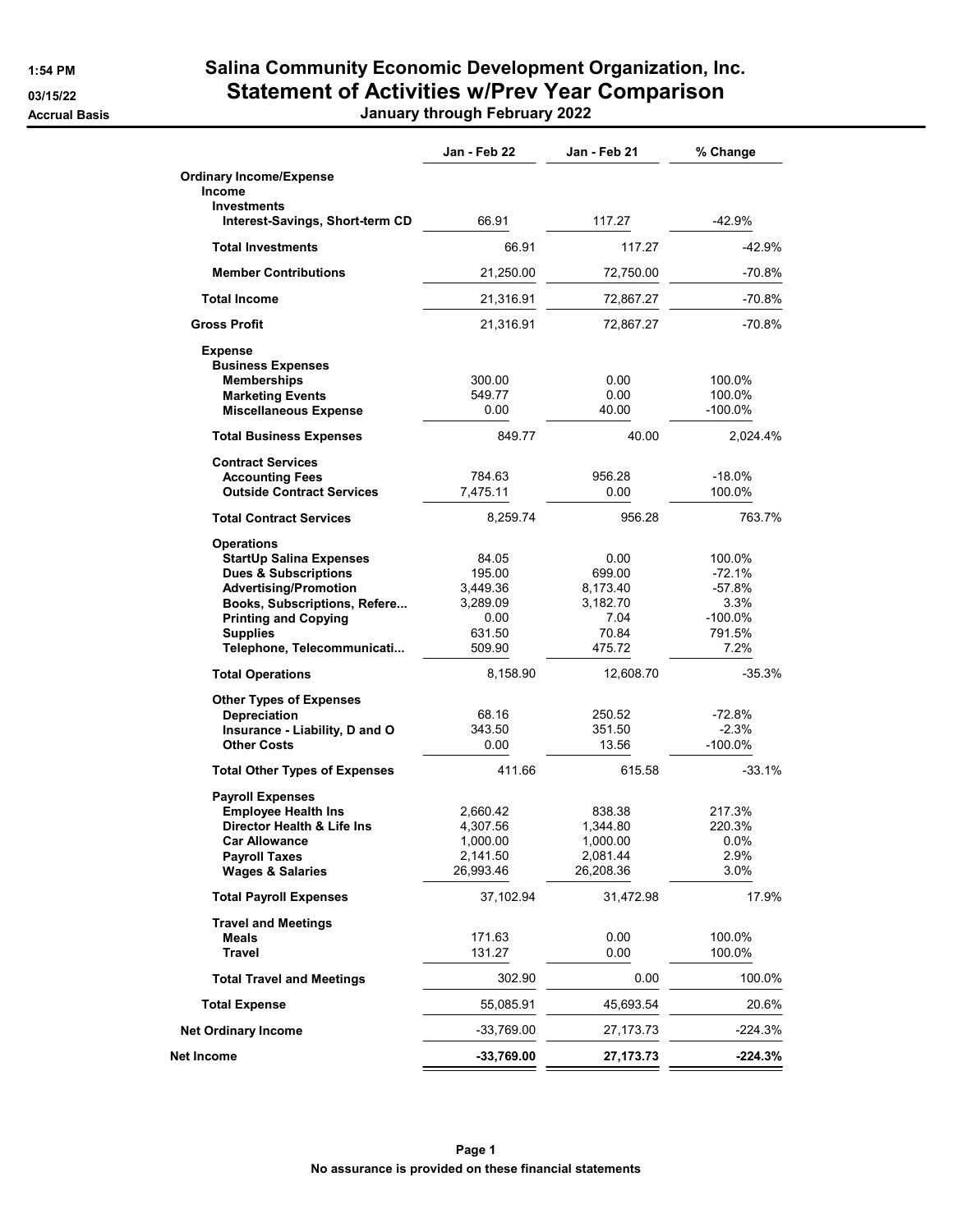### Salina Community Economic Development Organization, Inc. Statement of Activities w/Prev Year Budget Comparison February 2022

|                                         | <b>Actual</b>            | Actual                   | <b>Actual</b>            | Actual                   | <b>Budget YTD</b> |  |  |
|-----------------------------------------|--------------------------|--------------------------|--------------------------|--------------------------|-------------------|--|--|
|                                         | <b>Feb 2022</b>          | <b>Feb 2021</b>          | Jan - Feb 22             | Jan - Feb 21             | Jan - Feb 22      |  |  |
| <b>Ordinary Income/Expense</b>          |                          |                          |                          |                          |                   |  |  |
| Income                                  |                          |                          |                          |                          |                   |  |  |
| <b>Start up Salina Income</b>           |                          |                          |                          |                          |                   |  |  |
| <b>Marketing Events Sponsorships</b>    |                          |                          |                          |                          |                   |  |  |
| <b>Member Contributions</b>             |                          | 72,750.00                | 21,250.00                | 72,750.00                | 90,000.00         |  |  |
| <b>Investments-Interest</b>             | 30.14                    | 57.71                    | 66.91                    | 117.27                   | 250.00            |  |  |
| Pass Through Income                     |                          |                          |                          |                          |                   |  |  |
| <b>Miscellaneous Revenue</b>            |                          |                          |                          |                          |                   |  |  |
| <b>Grants</b>                           |                          |                          |                          |                          |                   |  |  |
| <b>Total Income</b>                     | 30.14                    | 72,807.71                | 21,316.91                | 72,867.27                | 90,250.00         |  |  |
| <b>Gross Profit</b>                     | 30.14                    | 72,807.71                | 21,316.91                | 72,867.27                | 90,250.00         |  |  |
| <b>Expense</b>                          |                          |                          |                          |                          |                   |  |  |
| <b>Business Expenses</b>                |                          |                          |                          |                          |                   |  |  |
| <b>Pass Through Payments</b>            |                          |                          |                          |                          |                   |  |  |
|                                         |                          |                          |                          |                          |                   |  |  |
| <b>Memberships</b>                      |                          |                          | 300.00                   |                          | 416.67            |  |  |
| <b>Marketing Events</b>                 |                          |                          | 549.77                   |                          | 1,666.67          |  |  |
| <b>Miscellaneous Expense</b>            |                          | 20.00                    |                          | 40.00                    | 83.33             |  |  |
| <b>Business Registration Fees</b>       | $\overline{\phantom{a}}$ | $\overline{\phantom{a}}$ |                          | $\overline{\phantom{a}}$ | 6.67              |  |  |
| <b>Total Business Expenses</b>          | $\overline{a}$           | 20.00                    | 849.77                   | 40.00                    | 2,173.34          |  |  |
| <b>Contract Services</b>                |                          |                          |                          |                          |                   |  |  |
| <b>Accounting Fees</b>                  | 216.60                   | 956.28                   | 784.63                   | 956.28                   | 2,000.00          |  |  |
| <b>Outside Contract Services</b>        |                          |                          | 7,475.11                 |                          | 425.00            |  |  |
| <b>Contract Services - Other</b>        |                          |                          |                          |                          |                   |  |  |
| <b>Total Contract Services</b>          | 216.60                   | 956.28                   | 8,259.74                 | 956.28                   | 2,425.00          |  |  |
| <b>Facilities &amp; Equipment</b>       |                          |                          |                          |                          |                   |  |  |
| <b>Computer Replacement</b>             |                          |                          |                          |                          | 250.00            |  |  |
| <b>Office Equipment</b>                 |                          |                          |                          |                          | 141.67            |  |  |
| <b>Total Facilities &amp; Equipment</b> | $\overline{a}$           |                          | $\overline{\phantom{a}}$ |                          | 391.67            |  |  |
|                                         |                          |                          |                          |                          |                   |  |  |
| Operations                              |                          |                          |                          |                          |                   |  |  |
| <b>StartUp Salina Expenses</b>          |                          |                          | 84.05                    |                          | 666.67            |  |  |
| Donations (Outgoing Board Recognition)  |                          |                          |                          |                          | 25.00             |  |  |
| Dues & Subscriptions                    |                          | 550.00                   | 195.00                   | 699.00                   | 500.00            |  |  |
| <b>Training Fees</b>                    |                          |                          |                          |                          | 166.67            |  |  |
| <b>Advertising/Promotion</b>            | 1,869.36                 | 6,808.40                 | 3,449.36                 | 8,173.40                 | 4,333.33          |  |  |
| <b>Repairs &amp; Maintenance</b>        |                          |                          |                          |                          | 83.33             |  |  |
| Books, Subscriptions, Reference         | 10.91                    | 3,182.70                 | 3,289.09                 | 3,182.70                 | 666.67            |  |  |
| Postage, Mailing Service                |                          | ä,                       |                          |                          | 35.00             |  |  |
| <b>Printing and Copying</b>             |                          | 7.04                     |                          | 7.04                     | 200.00            |  |  |
| <b>Supplies</b>                         | 132.28                   | 19.99                    | 631.50                   | 70.84                    | 500.00            |  |  |
| <b>Telephone, Telecommunications</b>    | 180.16                   | 160.07                   | 509.90                   | 475.72                   | 583.33            |  |  |
| <b>Total Operations</b>                 | 2,192.71                 | 10,728.20                | 8,158.90                 | 12,608.70                | 7,760.00          |  |  |
|                                         |                          |                          |                          |                          |                   |  |  |
| <b>Other Types of Expenses</b>          |                          |                          |                          |                          |                   |  |  |
| <b>Taxes &amp; Licenses</b>             |                          |                          |                          |                          |                   |  |  |
| Depreciation                            | 34.08                    | 125.26                   | 68.16                    | 250.52                   | 166.67            |  |  |
| <b>Other Costs</b>                      |                          | 8.52                     | $\overline{\phantom{a}}$ | 13.56                    | 41.67             |  |  |
| Insurance - Liability, D and O          | $\overline{a}$           | $\overline{\phantom{a}}$ | 343.50                   | 351.50                   | 1,000.00          |  |  |
| <b>Total Other Types of Expenses</b>    | 34.08                    | 133.78                   | 411.66                   | 615.58                   | 1,208.34          |  |  |
| <b>Payroll Expenses</b>                 |                          |                          |                          |                          |                   |  |  |
| <b>Retirement Contribution</b>          |                          |                          |                          |                          | 2,000.00          |  |  |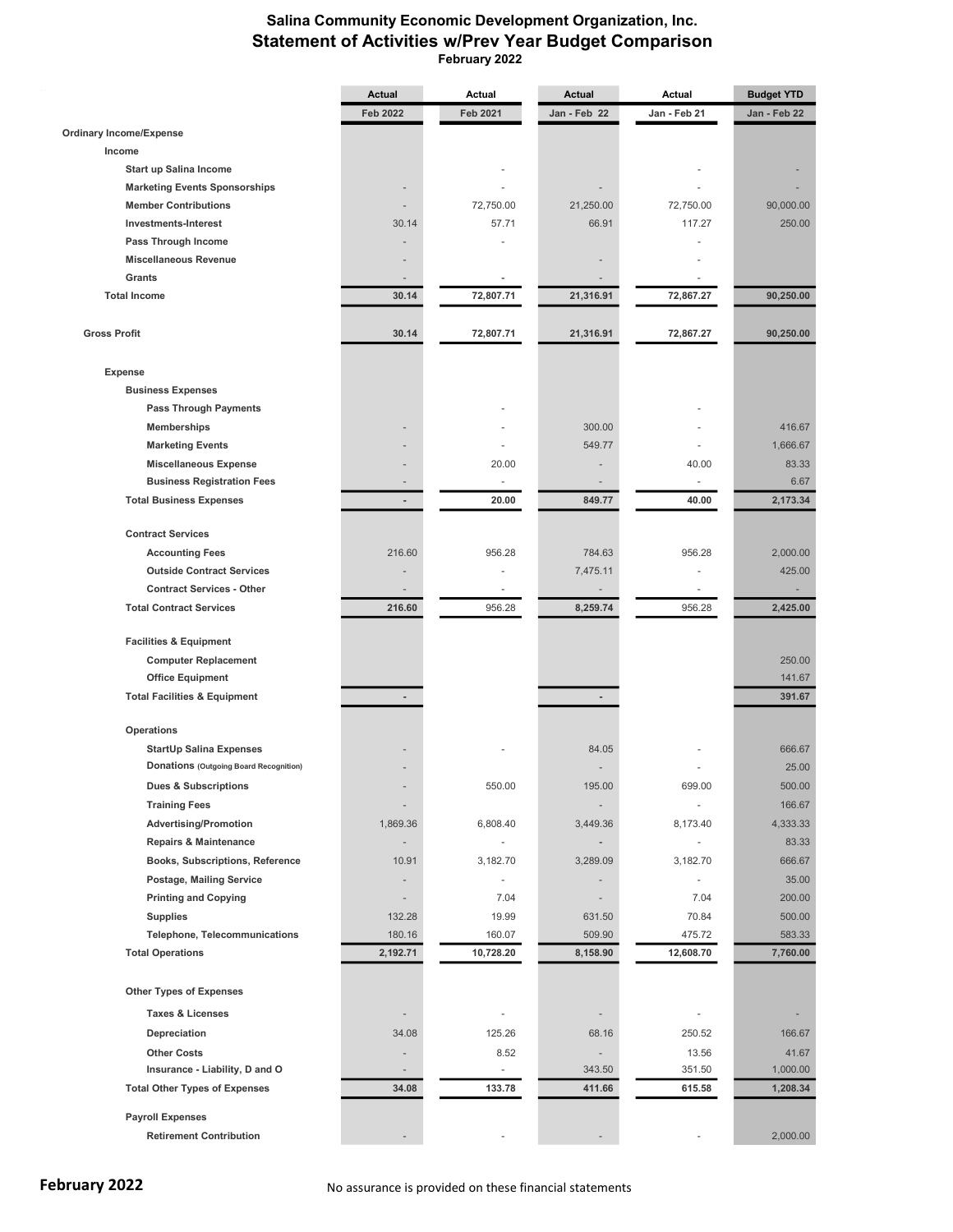### Salina Community Economic Development Organization, Inc. Statement of Activities w/Prev Year Budget Comparison February 2022

|                                    | <b>Actual</b>            | Actual                   | <b>Actual</b>            | Actual       | <b>Budget YTD</b> |
|------------------------------------|--------------------------|--------------------------|--------------------------|--------------|-------------------|
|                                    | <b>Feb 2022</b>          | Feb 2021                 | Jan - Feb 22             | Jan - Feb 21 | Jan - Feb 22      |
| <b>Director Relocation Expense</b> |                          |                          |                          |              |                   |
| <b>Employee Health Ins</b>         | 520.21                   | 419.19                   | 2,660.42                 | 838.38       | 1.166.67          |
| Director Health & Life Ins         | 843.65                   | 672.40                   | 4,307.56                 | 1,344.80     | 2,000.00          |
| <b>Car Allowance</b>               | 500.00                   | 500.00                   | 1,000.00                 | 1,000.00     | 1,000.00          |
| <b>Payroll Taxes</b>               | 1,080.76                 | 1,040.72                 | 2,141.50                 | 2,081.44     | 2,458.33          |
| <b>Wages &amp; Salaries</b>        | 13,627.58                | 13,104.18                | 26,993.46                | 26,208.36    | 30,000.00         |
| <b>Total Payroll Expenses</b>      | 16,572.20                | 15,736.49                | 37,102.94                | 31,472.98    | 38,625.00         |
| <b>Travel and Meetings</b>         |                          |                          |                          |              |                   |
| <b>Meals</b>                       | 37.14                    | $\overline{\phantom{a}}$ | 171.63                   |              | 833.33            |
| Conference, Convention, Meeting    | $\overline{\phantom{a}}$ |                          |                          |              | 416.67            |
| <b>Travel</b>                      |                          |                          | 131.27                   |              | 1,916.67          |
| <b>Travel and Meetings - Other</b> |                          |                          | $\overline{\phantom{a}}$ |              | 166.67            |
| <b>Total Travel and Meetings</b>   | 37.14                    |                          | 302.90                   |              | 3,333.34          |
| <b>Total Expense</b>               | 19,052.73                | 27,574.75                | 55,085.91                | 45,693.54    | 55,916.69         |
| <b>Net Ordinary Income</b>         | (19, 022.59)             | 45,232.96                | (33,769.00)              | 27, 173. 73  | 34,333.31         |
| Net Income                         | (19, 022.59)             | 45,232.96                | (33,769.00)              | 27, 173. 73  | 34,333.31         |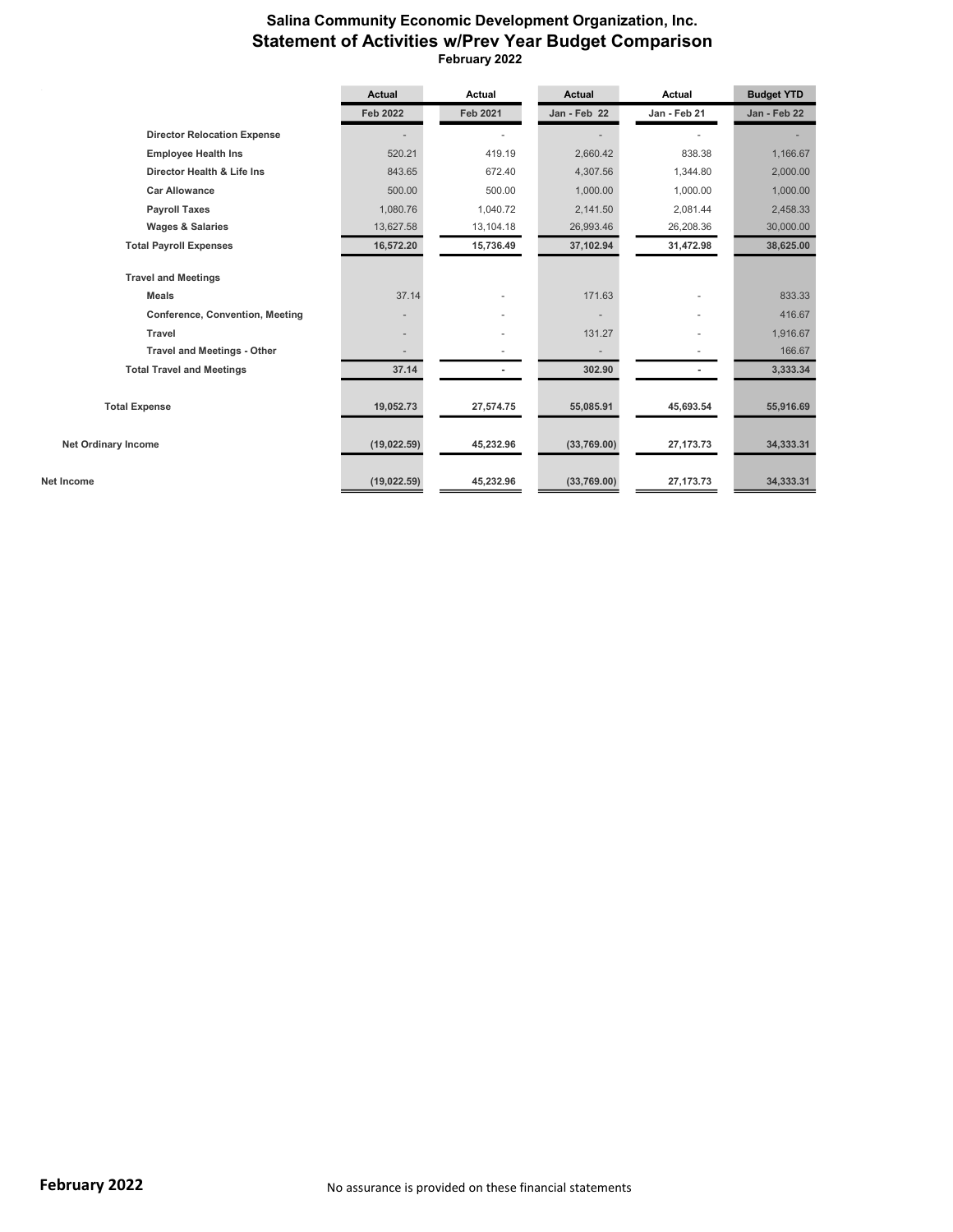## **Salina Community Economic Development Organization, Inc. Transaction List by Date**

 **February 2022**

| <b>Type</b>             | <b>Date</b> | <b>Num</b> | <b>Name</b>                         | <b>Memo</b>                                               | <b>Account</b>                 | Cir        | <b>Split</b>                    | <b>Amount</b> |
|-------------------------|-------------|------------|-------------------------------------|-----------------------------------------------------------|--------------------------------|------------|---------------------------------|---------------|
| Bill                    | 02/01/2022  |            | <b>Tim Unruh</b>                    | Charlie Walker Entrepreneurial Callenge Press Release     | <b>Accounts Payable</b>        |            | Advertising/Promotion           | $-284.96$     |
| <b>Bill Pmt -Check</b>  | 02/01/2022  | 2659       | Tim Unruh                           | Charlie Walker Entrepreneurial Callenge Press Release     | First Bank Kansas              | $\sqrt{ }$ | <b>Accounts Payable</b>         | $-284.96$     |
| Credit Card Charge      | 02/02/2022  |            | Zoom.US                             | Monthly Zoom Subscription - Executive Director            | /ISA - First Bank Kansas       |            | Telephone, Telecommunications   | $-16.52$      |
| Deposit                 | 02/03/2022  |            |                                     | Deposit                                                   | First Bank Kansas              | $\sqrt{ }$ | First Bank Kansas-Sweep Acct    | 5,000.00      |
| Credit Card Charge      | 02/03/2022  |            | Mokas                               | Meeting Meal - LOPE Breakfast Meeting - Mitch Robinson    | VISA - First Bank Kansas       |            | Meals                           | $-8.59$       |
| Check                   | 02/04/2022  | 2084       | Robinson, Mitch                     | Payroll ending 2/2/2022                                   | First Bank Kansas              |            | -SPLIT-                         | $-3,893.95$   |
| Check                   | 02/04/2022  | 2085       | Robin M Vanatta                     | Payroll ending 2/2/2022                                   | First Bank Kansas              | $\sqrt{ }$ | -SPLIT-                         | $-1,148.28$   |
| Credit Card Charge      | 02/04/2022  |            | Zoom.US                             | Monthly Zoom Subscription - Admin Assistant               | VISA - First Bank Kansas       |            | Telephone, Telecommunications   | $-16.52$      |
| Credit Card Charge      | 02/04/2022  |            | Adobe                               | Monthly Document Management Subscription -                | √ISA - First Bank Kansas       |            | Books, Subscriptions, Reference | $-10.91$      |
| Credit Card Charge      | 02/05/2022  |            | Carol Lee Donuts                    | Meeting Meal - Donuts for Legislative Tour                | √ISA - First Bank Kansas       |            | Meals                           | $-28.55$      |
| Credit Card Charge      | 02/07/2022  |            | CANVA.com                           | Yearly Subscription - Online Design Program               | VISA - First Bank Kansas       |            | Advertising/Promotion           | $-119.40$     |
| Check                   | 02/09/2022  |            | nternal Revenue Service             | 941 Employers Fed Tax Q1/2022                             | First Bank Kansas              |            | SPLIT-                          | $-2,214.94$   |
| Deposit                 | 02/09/2022  |            |                                     | Deposit                                                   | First Bank Kansas              | $\sqrt{ }$ | First Bank Kansas-Sweep Acct    | 4,000.00      |
| Check                   | 02/10/2022  |            | <b>Kansas Department of Revenue</b> | Conf # 2018-6FKH-NBX7                                     | First Bank Kansas              | $\sqrt{ }$ | State W/H Taxes                 | $-347.00$     |
| Bill                    | 02/10/2022  |            | <b>Expansion Solutions</b>          | Targe Industry Directory Listing                          | <b>Accounts Payable</b>        |            | Advertising/Promotion           | $-515.00$     |
| Deposit                 | 02/10/2022  |            |                                     | Deposit                                                   | First Bank Kansas              |            | First Bank Kansas-Sweep Acct    | 1,000.00      |
| Credit Card Charge      | 02/12/2022  |            | Intuit                              | <b>Check Reorder</b>                                      | VISA - First Bank Kansas       |            | Supplies                        | $-132.28$     |
| <b>Bill Pmt -Check</b>  | 02/12/2022  | 2669       | Visa - First Bank Kansas            | VISA Charges - February 2022                              | First Bank Kansas              |            | Accounts Payable                | $-332.77$     |
| Bill                    | 02/17/2022  |            | Robinson, Mitch                     | Cell Phone Reimbursement - Mitch Robinson - February 2022 | Accounts Payable               |            | Telephone, Telecommunications   | $-40.00$      |
| Bill                    | 02/17/2022  |            | Robin Vanatta                       | Cell Phone Reimbursement - Robin VanAtta - February 2022  | <b>Accounts Payable</b>        |            | Telephone, Telecommunications   | $-40.00$      |
| <b>Bill Pmt - Check</b> | 02/17/2022  | 2666       | Robinson, Mitch                     | Cell Phone Reimbursement - Mitch Robinson - February 2022 | <b>First Bank Kansas</b>       | $\sqrt{ }$ | <b>Accounts Payable</b>         | $-40.00$      |
| <b>Bill Pmt - Check</b> | 02/17/2022  | 2667       | Robin Vanatta                       | Cell Phone Reimbursement - Robin VanAtta - February 2022  | First Bank Kansas              | $\sqrt{ }$ | <b>Accounts Payable</b>         | $-40.00$      |
| Bill                    | 02/17/2022  |            | Cox Business                        | Telephone Service - February 2022                         | <b>Accounts Payable</b>        |            | Telephone, Telecommunications   | $-67.12$      |
| <b>Bill Pmt -Check</b>  | 02/17/2022  | 2668       | <b>Cox Business</b>                 | Telephone Service - February 2022                         | First Bank Kansas              |            | <b>Accounts Payable</b>         | $-67.12$      |
| Deposit                 | 02/17/2022  |            |                                     | Deposit                                                   | First Bank Kansas              | $\sqrt{ }$ | First Bank Kansas-Sweep Acct    | 5,000.00      |
| Check                   | 02/18/2022  | 2086       | Robinson, Mitch                     | Payroll ending 2/16/2022                                  | First Bank Kansas              | $\sqrt{ }$ | -SPLIT-                         | $-3,893.96$   |
| Check                   | 02/18/2022  | 2087       | Robin M Vanatta                     | Payroll ending 2/16/2022                                  | First Bank Kansas              | $\sqrt{ }$ | -SPLIT-                         | $-1,148.27$   |
| Deposit                 | 02/22/2022  |            |                                     | Deposit                                                   | First Bank Kansas              | $\sqrt{ }$ | First Bank Kansas-Sweep Acct    | 4,000.00      |
| Deposit                 | 02/22/2022  |            |                                     | Deposit                                                   | <b>First Bank Kansas</b>       | $\sqrt{ }$ | First Bank Kansas-Sweep Acct    | 6,000.00      |
| Check                   | 02/23/2022  |            | nternal Revenue Service             |                                                           | First Bank Kansas              | $\sqrt{ }$ | -SPLIT-                         | $-2,214.94$   |
| Deposit                 | 02/24/2022  |            |                                     | Deposit                                                   | First Bank Kansas              | $\sqrt{ }$ | First Bank Kansas-Sweep Acct    | 1,000.00      |
| Check                   | 02/25/2022  |            | Kansas Department of Revenue        | Conf # 2033-7TK8-KJP3                                     | First Bank Kansas              | $\sqrt{ }$ | State W/H Taxes                 | $-347.00$     |
| General Journal         | 02/28/2022  | AJE 771    |                                     | <b>Monthly Depreciation</b>                               | Accumulated Depreciation - F&E |            | Depreciation                    | $-34.08$      |
| General Journal         | 02/28/2022  | AJE 772    |                                     | Monthly Insurance Premium                                 | Employee Health Ins            |            | -SPLIT-                         | 520.21        |
| Deposit                 | 02/28/2022  |            |                                     | Interest                                                  | First Bank Kansas-Sweep Acct   |            | Interest-Savings, Short-term CD | 30.14         |
| Bill                    | 02/28/2022  |            | <b>SS&amp;C Solutions Inc</b>       | Payroll and Tax Prep - February 2022                      | <b>Accounts Payable</b>        |            | <b>Accounting Fees</b>          | $-216.60$     |
| Bill                    | 02/28/2022  |            | Mr. Freeland Design                 | Funding Cycle Report Design -                             | <b>Accounts Payable</b>        |            | Advertising/Promotion           | $-950.00$     |
| <b>Bill Pmt -Check</b>  | 02/28/2022  | 2670       | <b>SS&amp;C Solutions Inc.</b>      | Payroll and Tax Prep - February 2022                      | <b>First Bank Kansas</b>       |            | <b>Accounts Payable</b>         | $-216.60$     |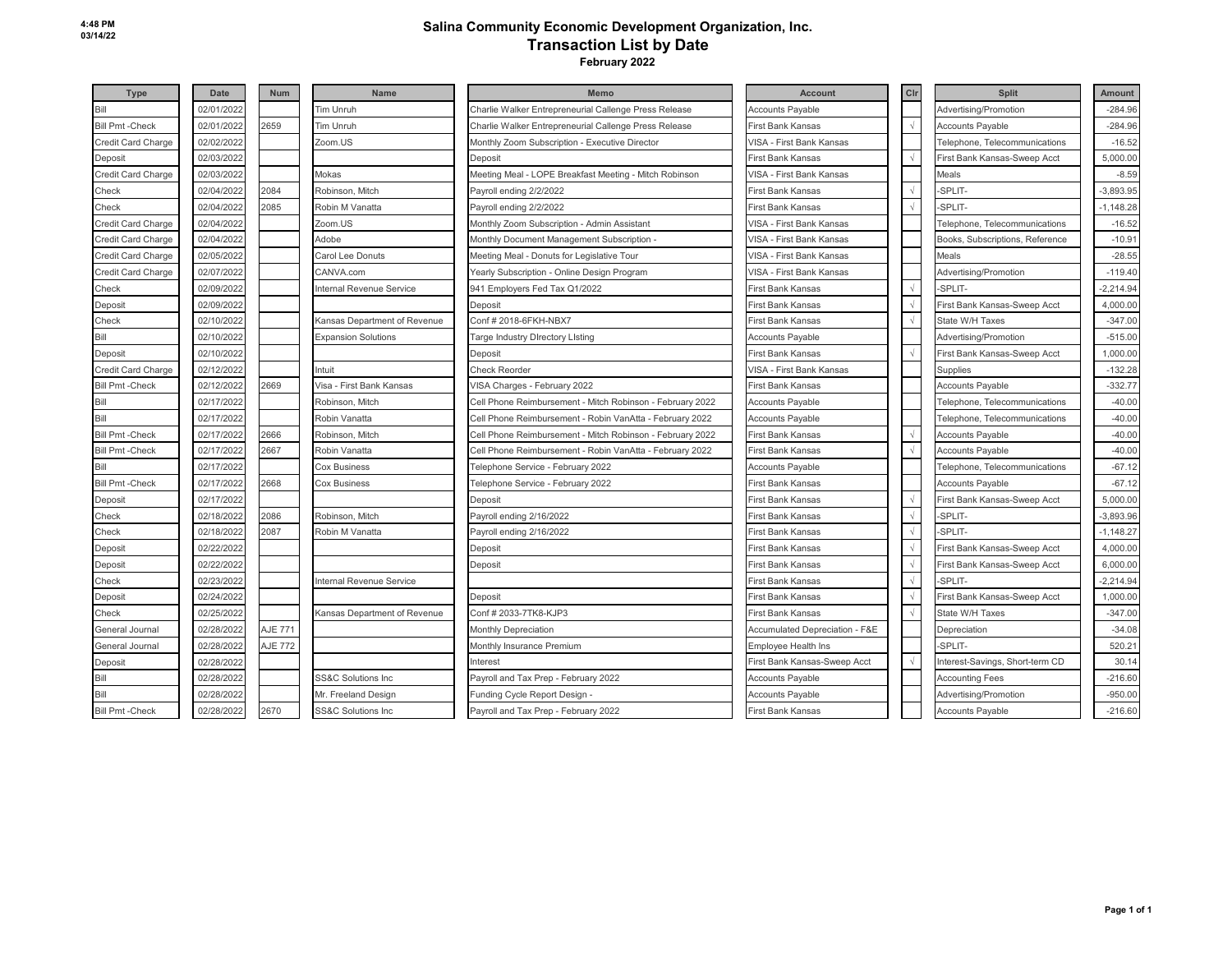

#### **MARCH 2022 REPORT**

#### **MARKETING**

Still working with Kansas Department of Transportation Aviation Department on trade show for AUVSI, the largest trade show targeted at UAV's (drone). This year the show will be back on again after being canceled due to COVID 19 this past year. The show will be in Orlando. Our commitment will be \$5000 toward the booth cost. The second program is targeted at Team Kansas which is the marketing effort of communities and organization supporting the Department of Commerce. This year we will be supporting the effort with a \$2500 commitment.

The SCEDO 3 Year Report is complete and we are waiting on getting hard copies from the printer this week. We will be sharing those with local officials and key individuals in Topeka. The electronic version will be sent to a much larger collection of individuals.

#### **STRATEGIC PLANNING**

No activity at this time.

#### **WORKFORCE TALENT / HOUSING**

On the housing front the City of Salina submitted three BASE applications to the Kansas Department of Commerce all related to housing projects in the City of Salina. The top project is the Drever Project targeted at property around the Ambassador Hotel and around the Menards Store for a total of 1800 units total from the two sites. The second project is the development of the Holmes Road area with a new street, curb cuts and installed water and wastewater service to this area. Based on estimates there would be 1200 acres available for immediate development for new housing. The third project submitted is a supporting letter on behalf of Aero Planes Subdivision which is in development off Centennial Road. This is to help with their development, but no city funds are involved. The city staff did not support the Indiana based developers request due to a high dollar request compared to a lower number of units. They will still consider Salina in the future. The Magnolia Road project will use the Kansas Department of Transportation street funds project that could fund this expansion and upgrade of Magnolia with three lanes, curb cuts and other improvements.

The SCEDO submitted on behalf of the City of Salina and Great Plains for the rail relocation of two tracks located north of the Great Plains plant and south of the City of Salina 67 acres of industrial property. Future development on this site would be enhanced with the relocation of the track. Work continues with Union Pacific and our engineering firm who is coordinating activities.

Attended a meeting with community representatives involved in childcare here in Salina. Reviewed job description for the position to develop support for childcare workers in the area as well as assisting individuals seeking to start their own childcare center. The group met with an individual who is considering taking this position on a part time basis. Would be an ideal person to take this key position. Should have an answer within 3 weeks if this person will take the position.

#### **ETREPRENEURSHIP / SMALL BUSINESS DEVELOPMENT**

The Charlie Walker Entrepreneurial Challenge Week took place last week with events on Monday through Friday expect for our event that was snowed out but rescheduled for Wednesday, March 16<sup>th.</sup> We a total of 11 applicants plus the high school winner who competed for \$16,000 in prize money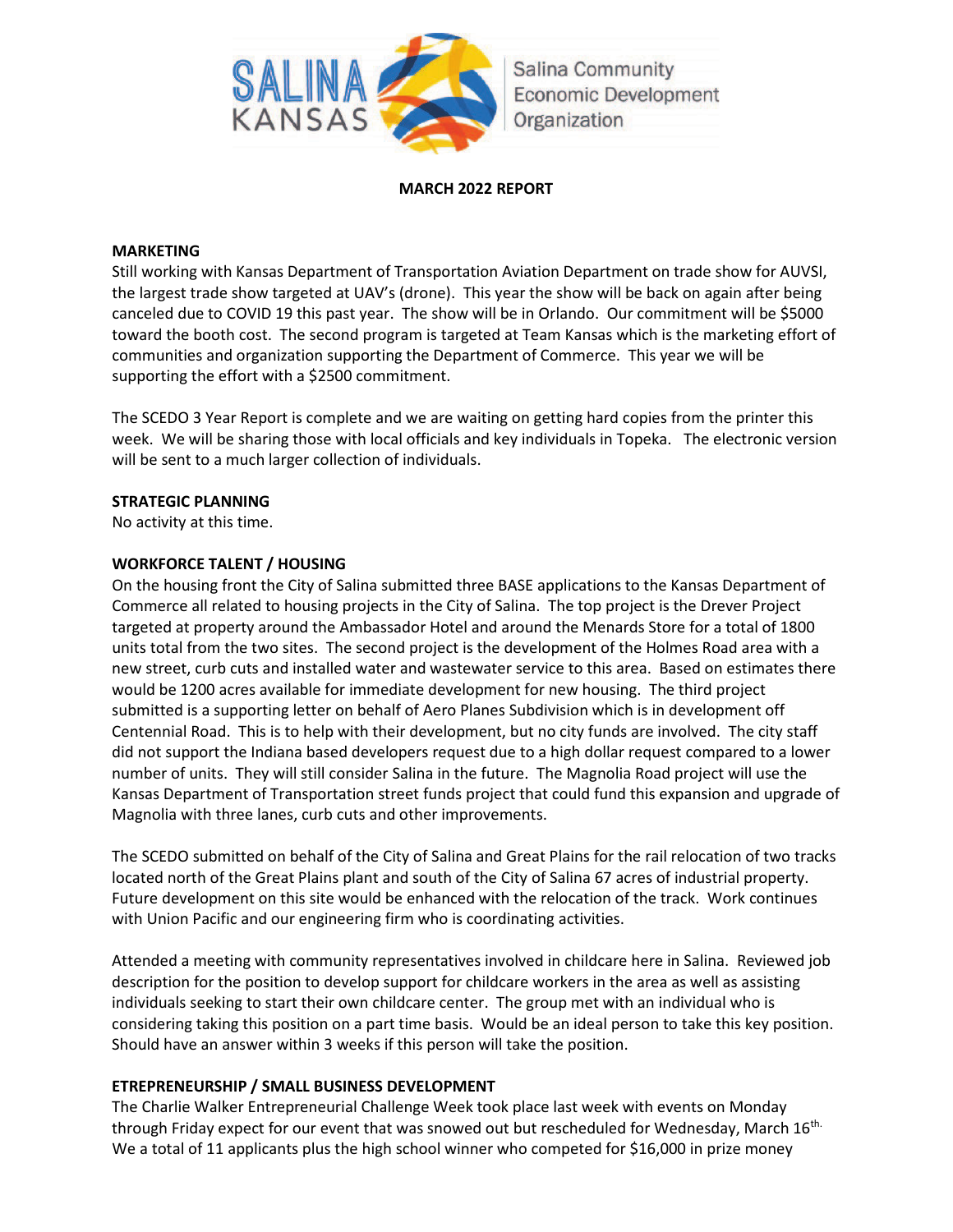

All the events went well with fair to good attendance. The Challenge had very good attendance on Friday night. The first two winners had projects related to early childhood development with focus on development on using music and all educational methods. The third-place winner was a group promoting sport shirts suitable for golf and tennis wear.

As a member of the Board of Directors of the Temple, we have been working on developing a plan to raise \$2 million for construction of a new elevator for the facility, new HVAC for the 6<sup>th</sup> floor and for the addition of new ADA certified bathrooms for the building. Look to kick off the campaign in the 2<sup>nd</sup> quarter of 2022.

#### **PROSPECT MANAGEMENT**

Talked with the owner of local furniture store concerning possible development of warehouse for their business. They were interested in sales tax abatement via the State of Kansas. Also met with owners of a local company considering expanding their company. Along with a Dept of Commerce representative we meet with the CEO and CFO concerning the programs available to the company for their project. The company will be making decisions in the next few weeks. Also working with the Dept of Commerce on a new project concerning a 50,000 square foot building.

Continue to have discussions with other projects considering Salina as the possible location for warehousing and production facilities.

#### **SITES / BUILDINGS / TOOLS:**

Continue to monitor sites and available buildings within the community.

#### **MONTHLY WEB/SOCIAL MEDIA STATISTICS**

|                                       |  | Website – (reported February 2022)         |                |                               |                  |
|---------------------------------------|--|--------------------------------------------|----------------|-------------------------------|------------------|
| 175 users 172New Users                |  |                                            |                | 201 Sessions 1.15 Pgs/Session | 1:38 Avg Session |
| 409 Pageviews                         |  |                                            |                |                               |                  |
| Website -2/10/2022 - 3/14/2022        |  |                                            |                |                               |                  |
| 215 users 210 New Users               |  |                                            |                | 247 Sessions 1.15 Pgs/Session | 1:0 Avg Session  |
| <b>390 Pageviews</b>                  |  |                                            |                |                               |                  |
|                                       |  | <b>Facebook – (reported February 2021)</b> |                |                               |                  |
| 710 Page Views 296 Post Reach         |  | 50 Post Engagements                        | 713 Page Likes |                               |                  |
|                                       |  | Facebook - 2/10/2022 - 3/14/2022           |                |                               |                  |
| 710 Page Reach                        |  | 1875 Post Reach                            |                | 287 Post Engagements          | 722 Page Likes   |
|                                       |  |                                            |                |                               |                  |
| <b>Start Up Salina Facebook Group</b> |  |                                            |                |                               |                  |
| $11/16/2021 - 305$ members (+6)       |  |                                            |                |                               |                  |
| $12/12/2021 - 309$ member (+4)        |  |                                            |                |                               |                  |
| $1/17/2021 - 312$ members (+3)        |  |                                            |                |                               |                  |

2/11/2022 – 313 members (+1)

3/14/2022 – 317 members (+4)